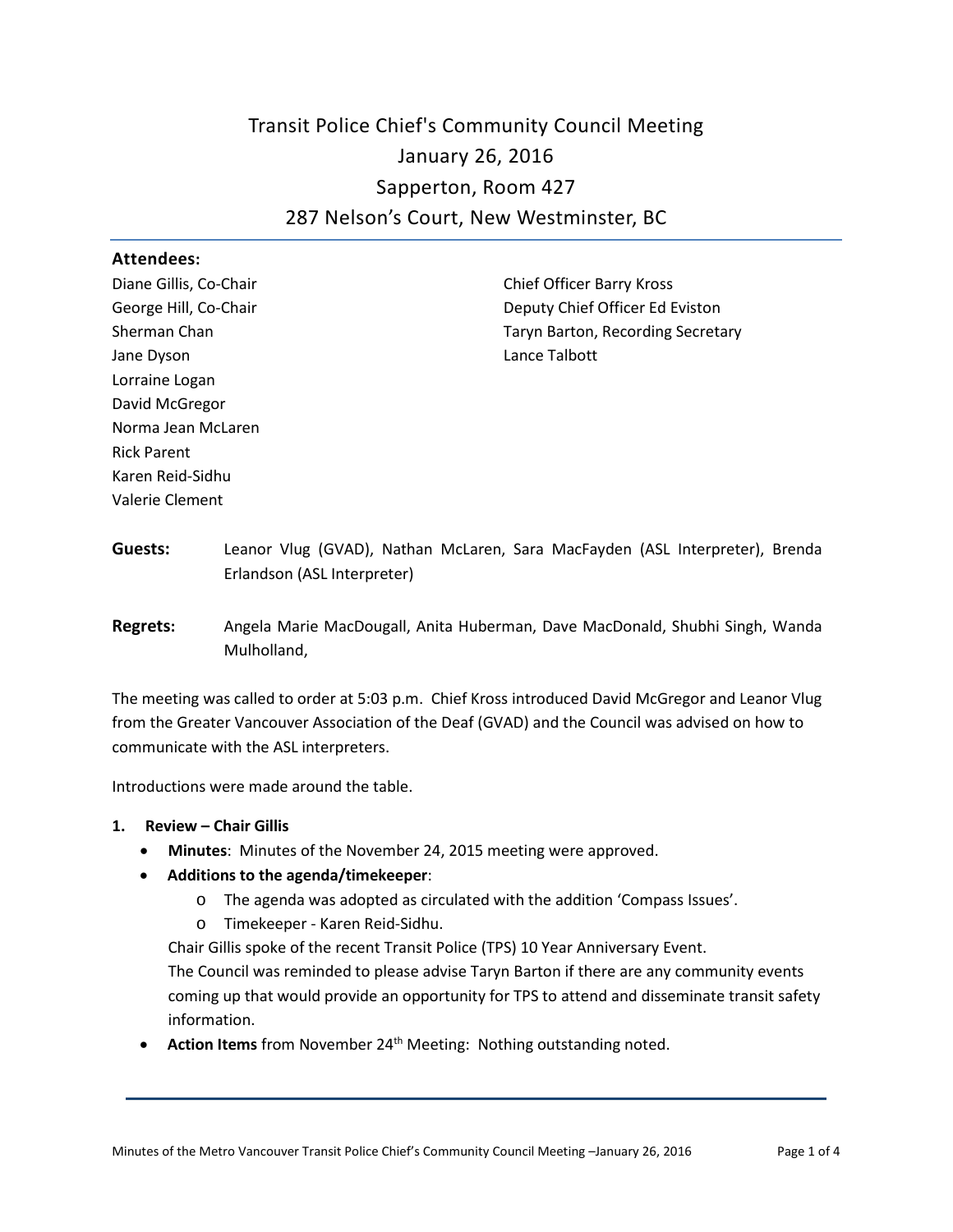## **2. Updates**

New member David McGregor of GVAD introduced himself and provided some background about his employment experience. He is an avid user of bus and SkyTrain and is looking forward to representing GVAD on the Transit Police Chief's Community Council. The GVAD president, Leanor Vlug, was also in attendance as a guest and gave a brief introduction and outlined some of the issues that exist for the deaf/hard of hearing community.

## **3. Chief's Update**

Chief Kross provided the following updates:

- TPS Board has appointed Doug LePard as the new Chief Officer, to start sometime in March. Both Deputies look forward to working with him and the new Chief is looking forward to working with the TPCCC.
- TPS Strategic Plan process was overviewed and Lance Talbott provided an update. The new plan will take TPS into 2020 and highlights three strategic goals: safe and secure transit system, public confidence in the safety of travelling on the transit system, and adding value to local policing and community safety.
- New website is projected to launch in March
- The Service Delivery model has been running for a full year. This model of policing provides 6 main hubs to gain better access and provide a more consistent presence. Early indications show an increase of reporting to TPS. A year-end review will begin in a few weeks to provide an indication of how successful the new model has been.

Chief Kross was thanked and given a round of applause by the TPCCC for his work and dedication to the Council.

## **4. Roundtable**

Members were asked to share transit related issues within their community or agency. The following issues/comments were shared:

- o Concern over lack of discretion from security guards when the emergency button is pressed.
- o How will people get through the faregates if they cannot tap in with their hands. Mr. Talbott noted that the concern has been brought forward to TransLink (TL) and TL has committed to keeping one gate open at each station until the issue is resolved.
- o With the increase of refugees in communities, they will need assistance or an orientation to become familiar with the transit system.
- o Working to educate youth on Compass.
- o Improving the visibility of messaging both on the train and in the stations. Often if there is a breakdown on the system, instructions and updates are given with a spoken announcement and a deaf person does not receive the information. Also more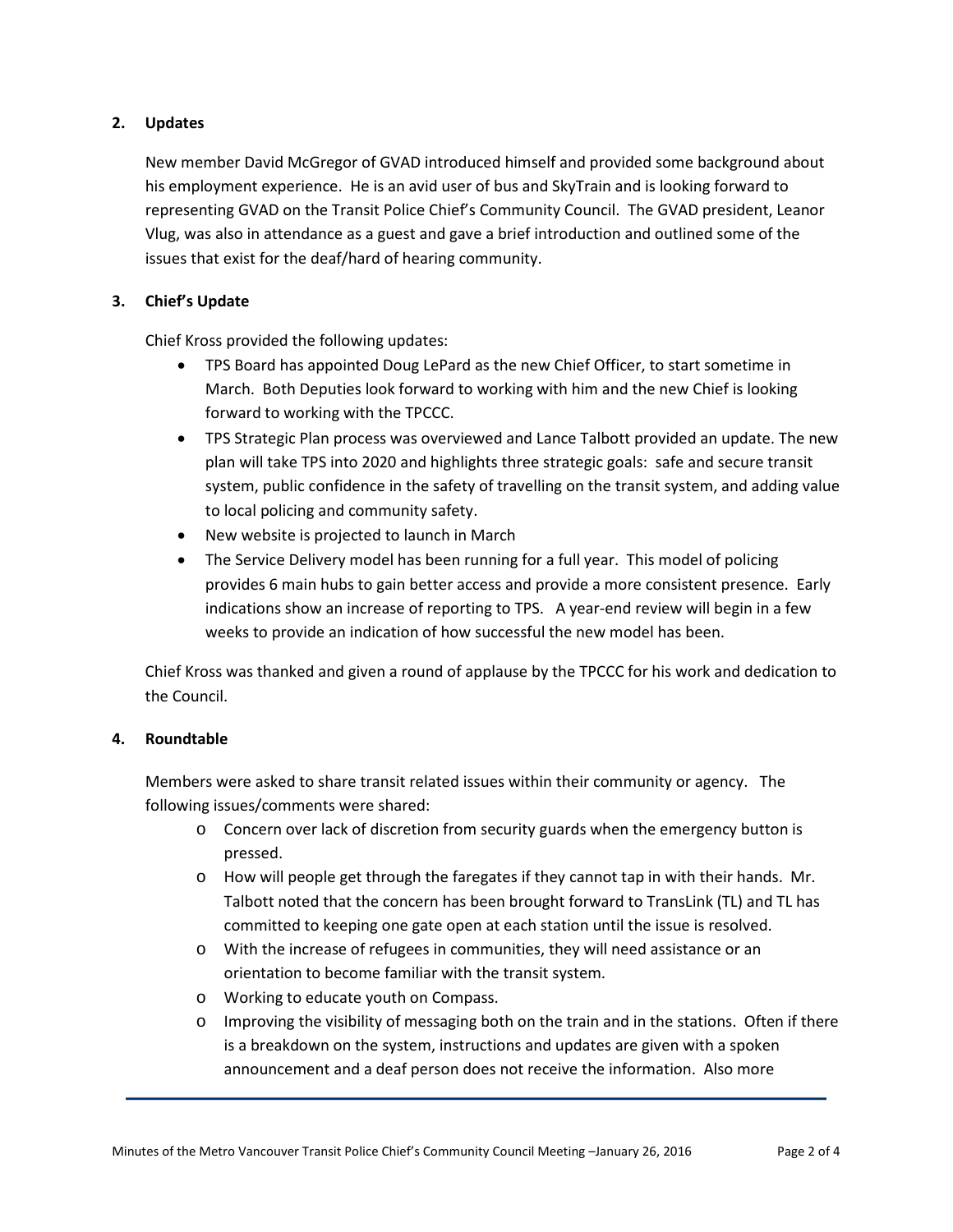consideration of the needs for people who are both deaf and blind. There is some captioning at the stations but the printing is in red which is a difficult colour for a person with visual difficulties. (It was noted that this issue has been raised by TPS)

- o There is some confusion around Compass in the deaf community need better signage and visual cues.
- o Construction at stations is very confusing for the deaf/blind community. Would like to see a drop off zone.
	- **EXEDENT** Lorraine Logan suggested that Leanor Vlug and/or David McGregor get involved with Access Transit.
- o Users from UBC are concerned with crowding on buses, but no security issues raised at present time.
- o Volunteers from Surrey Crime Watch represented Transit at a recent refugee forum and conveyed the message that it is safe to talk to a police officers.
- o With criminal activity around certain stations there was an enquiry about why cameras are not visible on the exterior. (It was noted that this is due to privacy issues.)

## **5. Community Events – Chief Kross**

Chief Kross asked the TPCCC to consider community events that would provide an opportunity for TPS to attend and provide community outreach. Members were encouraged to email Chief Kross or Taryn Barton with event details.

## **6. CPTED Presentation & Discussion – Lance Talbott**

Mr. Talbott handed out a document on table titled "*City of Portland Crime Prevention Program – Crime Prevention Through Environmental Design*" and gave an overview of CPTED – Crime Prevention Through Environmental Design. CPTED is considered when designing new or refurbishing existing stations. TPS has been involved to provide design advice around CPTED for the new Evergreen Line stations. CCTV was deliberated. It is in place for crowd management and is not the property of the TPS. Mr. Talbott answered questions from the Council. Chair Gillis outlined examples of CPTED implemented in her community.

## **7. Surrey Crime Prevention – Transit Watch Presentation – Karen Reid-Sidhu**

Ms. Reid-Sidhu gave a PowerPoint presentation on Surrey Crime Prevention. The various Community Safety programs were outlined including Citizen Community Safety Watch , Traffic Safety-Speed Watch and the Mentorship and Leadership Program.

The Surrey Crime Prevention employs eleven staff and has 300 volunteers, the majority of which are university students. They work closely with partners in the community such as RCMP, Transit Police and many more.